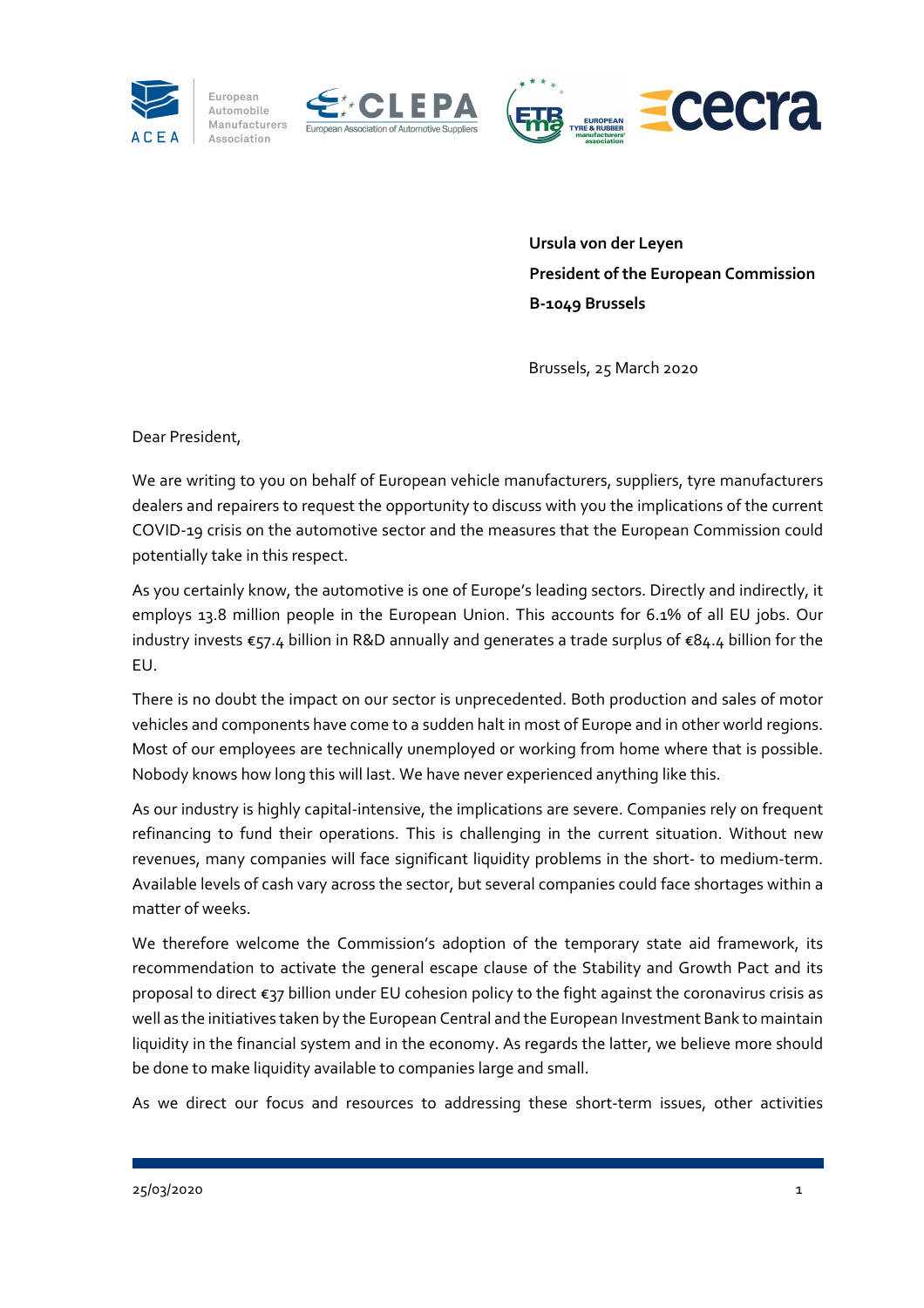

European Automobile

Association







inevitably suffer. No production, development, testing or homologation work occurs for the time being. This upsets the plans we had made to prepare ourselves for complying with existing and future EU laws and regulations within the applicable deadlines set in these regulations. We believe therefore that some adjustment would need to be made to the timing of these laws. Please be assured, however, that it is not our intention to question the laws as such nor the underlying objectives of road safety, climate change mitigation and protection of the environment.

Looking into the future, industry and policy makers must together, and in a timely manner, start planning for the period beyond the immediate health crisis. Once the pandemic ceases and health measures can be lifted, transparency and coordination will be indispensable to ensure life and business can resume as quickly as possible, to mitigate the economic impact and support the competitiveness of European industry as much as possible, not least in view of enabling society to pick up on the twin transformation of decarbonisation and digitalisation again in full force.

At that time, it would also help if the Commission were to issue guidelines regarding the health and safety conditions under which workers can return to the factories, dealership and workshops so that this occurs in a uniform manner across the EU. Until we reach that point, our industry stands ready to do what it can to provide vehicles and, where possible medical equipment to fight the ongoing health crisis.

Furthermore, the Single Market is an important achievement of the European Union. Our industries are amongst those who make best use of it to the benefit of customers and society. Defending its integrity is a priority, specifically with regards to the freedom of movement of goods and workers. We welcome the Commission's quidance to Member States for the introduction of "green lanes" for goods. Solutions will be needed for employees, too, specifically in border regions were businesses depend on cross‐border commuters in their workforce but also for the movement of specialist workers who keep machines running and supply chains intact.

We would highly welcome an opportunity to discuss these matters with the European Commission, where possible including yourself, your Executive Vice President(s) and/or other Commissioners at your convenience.

We believe this could provide a good basis not only to assess what could be done to mitigate the impact on our sector in the short term but also to prepare an exit strategy for when the worst of the health crisis is behind us.

We hope this proposal meets with your approval and look forward to working with the Commission to ensure that the European automotive sector can bounce back as soon as possible and continue to be in the vanguard of innovation and competitiveness.